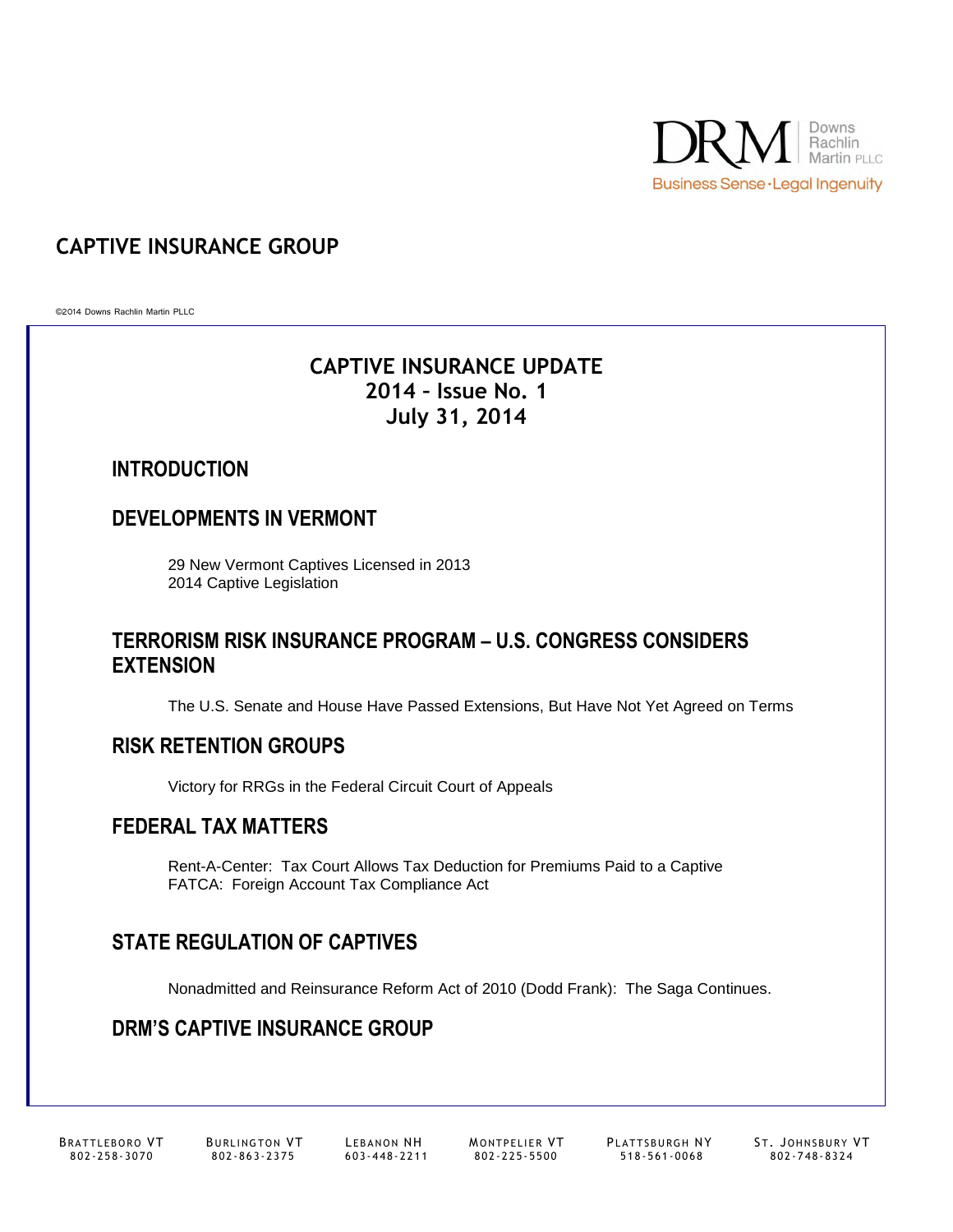# **INTRODUCTION**

This edition of the Downs Rachlin Martin PLLC ("DRM") *Captive Insurance Update* covers a variety of recent state and federal developments affecting the captive insurance industry. If you have any questions about this update or any other captive insurance developments, please contact Practice Group Chair Kathy Davis at [kdavis@drm.com](mailto:kdavis@drm.com).

## **DEVELOPMENTS IN VERMONT**

#### 29 New Vermont Captives Licensed in 2013

In 2013, 29 new captives were licensed in Vermont, of which 16 are pure captives, 3 are risk retention groups, 3 are sponsored captives, 5 are special purpose financial insurers, and 2 are industrial insured captives. Year-todate, Vermont has issued licenses to 6 new captives.

There were 588 active captives operating in Vermont as of December 31, 2013, writing an aggregate total of \$27.5 billion in gross premium written, and retaining \$22 billion of net premium written.

#### 2014 Captive Legislation

On April 14, 2014, effective upon passage, the annual "housekeeping" bill jointly proposed by the Vermont Department of Financial Regulation and the Vermont Captive Insurance Association was enacted as Act No. 103. The following significant provisions include:

- **"Dormant" Captives**. A captive insurance company that has ceased transacting the business of insurance and has no remaining liabilities associated with insurance transactions may apply to the Commissioner for a certificate of dormancy. If it qualifies, a dormant captive is subject to a statutory minimum capital requirement of \$25,000 (rather than \$250,000), and is not subject to any premium tax.
- **RRGs: Risk Based Capital**. Section 6052 of Title 8 was amended to subject risk retention groups to the provisions of the statute governing Risk Based Capital for Insurers (Chapter 159 of Title 8). As a result, RRGs must file an annual risk based capital report with their Annual Statements each March 1. The Commissioner may, however, elect not to take regulatory action if an RRG's risk based capital amount fails to meet any of the minimum risk based capital levels if certain conditions exist, including evidence that all members or the sponsoring organization of the RRG hold an investment grade credit rating.
- **Incorporated Protected Cells**. Section 6032 was amended to allow sponsored captives to have protected cells formed as reciprocal insurers, as well as previously-authorized corporations, mutual corporations, nonprofit corporations, limited liability companies, or separate accounts created by contract.
- **Captives with Separate Accounts**. In 2013, subsection (p) was added to Section 6006, allowing any captive insurer to establish separate accounts by contract, which could provide that the assets of any such separate account are not chargeable with liabilities arising out of any other business conducted by the captive insurer. This year, the statute governing delinquency proceedings was amended to provide that the assets of a separate account established under subsection 6006(p) shall not be used to pay expenses or claims other than those attributable to such separate account in the event a captive insurer becomes subject to supervision, rehabilitation or liquidation proceedings.



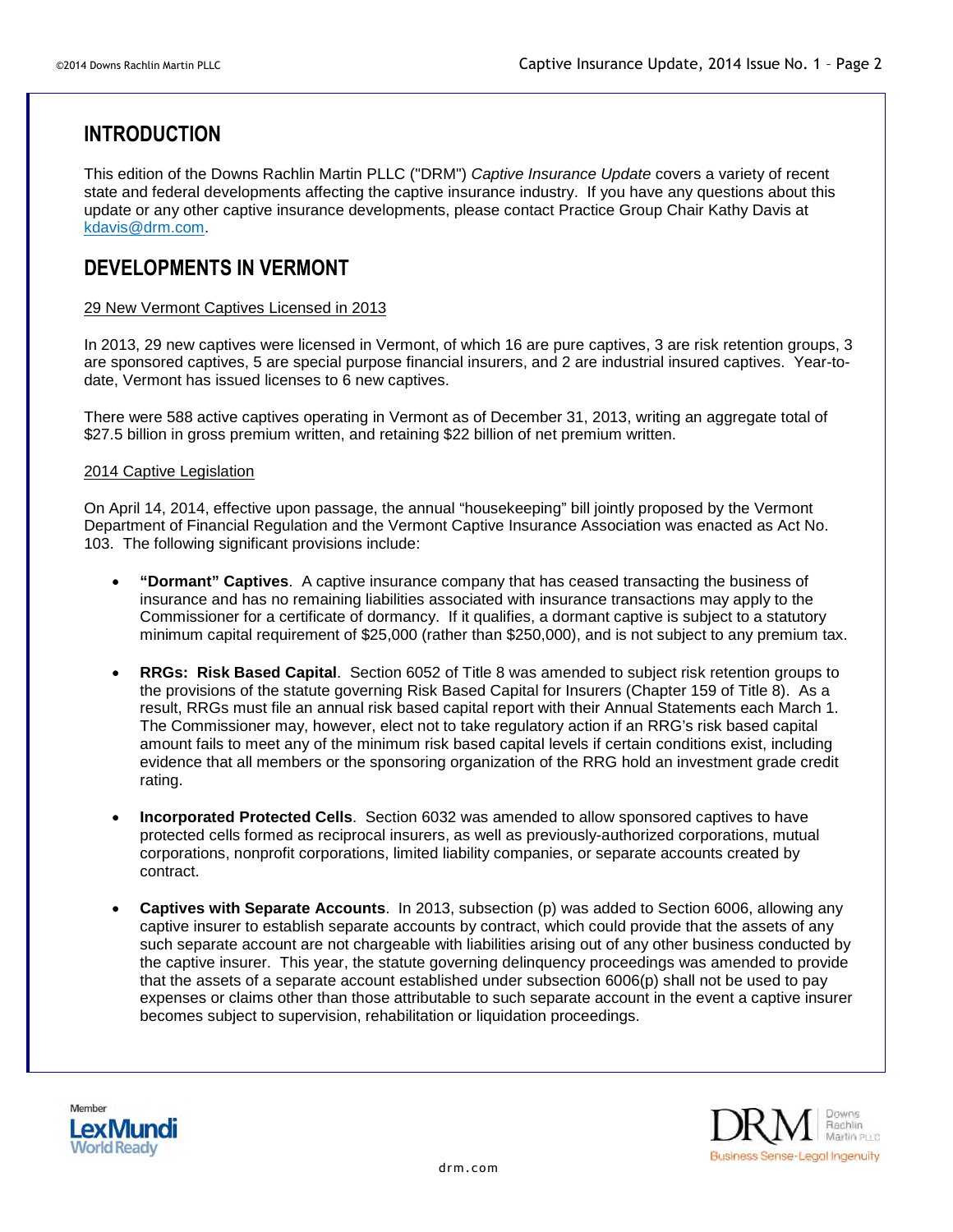# **TERRORISM RISK INSURANCE PROGRAM – U.S. CONGRESS CONSIDERS EXTENSION**

#### The U.S. Senate and House Have Passed Extensions, But Have Not Yet Agreed on Terms

In July 2014, the U.S. Senate overwhelmingly approved The Terrorism Risk Insurance Program Reauthorization Act of 2014 (S.2244), which would extend the current federal terrorism insurance program for seven years. The Senate bill would maintain the current "trigger" amount of \$100 million, but would require insurers to pay a greater portion of losses from terrorist attacks than under the current program.

The U.S. House is considering its own bill, the TRIA Reform Act of 2014 (H.R. 4871). The House bill extends the current program for only five years, and increases the minimum "trigger" amount gradually over the five years to \$500 million for terrorism acts with the exception that there would be a minimum "trigger" for nuclear, biological, chemical, and radiological attacks of \$100 million.

The current program expires on December 31, 2014 if the U.S. House and Senate do not reach agreement to extend the program.

### **RISK RETENTION GROUPS**

#### Victory for RRGs in the Federal Circuit Court of Appeals

In April 2014, the U.S. Second Circuit Court of Appeals held that the federal Liability Risk Retention Act ("LRRA") preempts a New York state statute that allows a direct action suit against insurer. *Wadsworth v. Allied Professionals Insurance Company, A Risk Retention Group*, 748 F.3d 100 (2d Cir. 2014). This was a significant victory for RRGs.

The case involved Allied Professionals Insurance Company, A Risk Retention Group ("Allied Professionals RRG"), which is an RRG domiciled in Arizona and registered to transact insurance in multiple states, including New York. Allied Professionals RRG denied coverage to a chiropractor insured who failed to disclose that he had molested one of his patients. The patient obtained a judgment against the chiropractor and filed suit against Allied Professionals RRG pursuant to the New York state direct action statute. The Second Circuit Court ruled that the LRRA preemption language that limits non-domiciliary states from regulating, directly or indirectly, the operations of RRGs, prevents the application of a state direct action statute to an RRG not domiciled in the state. As a result, New York is not a direct action state in the case of an RRG chartered elsewhere. More important, the ruling stands as strong precedent against some states' efforts to regulate RRGs in a manner that is inconsistent with the preemption granted by the LRRA.

## **FEDERAL TAX MATTERS**

Rent-A-Center: Tax Court Allows Tax Deduction for Premiums Paid to a Captive

On January 14, 2014, the U.S. Tax Court held that payments made to a captive insurer by its parent company on behalf of other wholly owned subsidiaries were deductible as insurance premiums. *Rent-A-Center v. Commissioner*, 142 T.C. 1. While the Tax Court was sharply divided, and a spirited dissenting opinion was issued, the decision is a significant taxpayer victory.

The IRS had denied the tax deduction on grounds that the transaction between Rent-A-Center ("RAC") and its subsidiary captive involved neither risk transfer nor risk distribution, contending that the captive insurer was a sham entity created primarily to generate federal income tax savings.



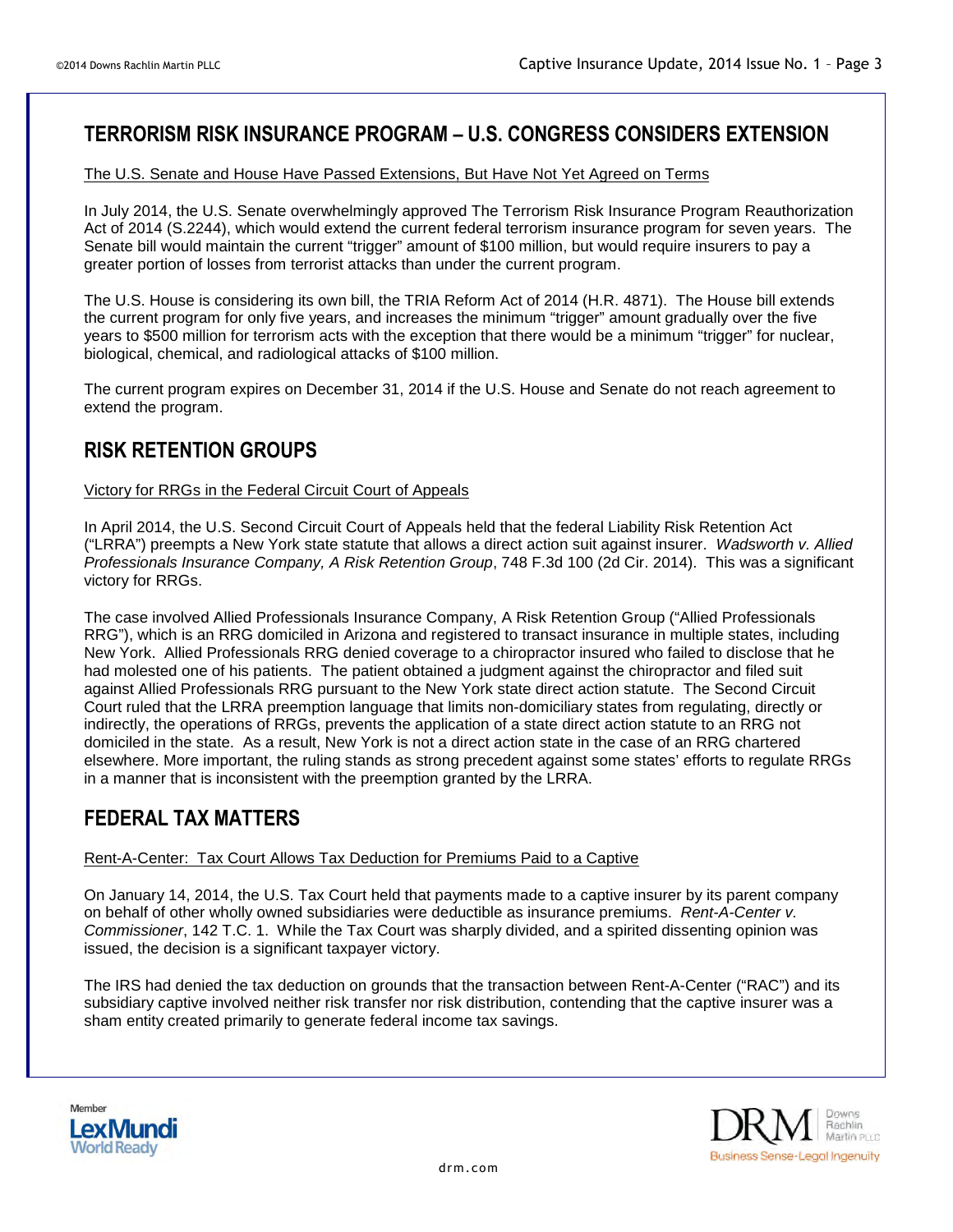The case had several interesting facts relied upon by the IRS in denying the tax deduction. RAC was a listed policyholder on the policies issued by the captive, but no premium was attributed to RAC because it did not own stores, have vehicles, or have employees. RAC paid the premiums and estimated a monthly rate for each store's portion of the overall cost of insurance. The monthly rate was based on each store's payroll, each store's number of vehicles, and the total number of stores. RAC guaranteed the liquidity of the captive's deferred tax assets; the captive invested in treasury stock of its parent and the risks were concentrated in a relatively small number (15) of brother-sister corporations.

In the ruling, the Tax Court found that the transaction was not a sham but involved a bona fide insurance transaction. The requirement of risk shifting was met based on the Sixth Circuit Court of Appeals decision in *Humana v. Commissioner* (reversing the U.S. Tax Court) that brother-sister arrangements may shift risk. The Court also found that the requirement for risk distribution was met based on the thousands of store locations, employees, and vehicles that were insured; the Court "looked through" the 15 insured entities to the underlying insured risk.

#### FATCA: Foreign Account Tax Compliance Act

FATCA is a U.S. tax provision enacted in 2010 that is intended to prevent U.S. tax avoidance by U.S. taxpayers through the use of offshore accounts. FATCA imposes a 30% withholding tax obligation on all payments of U.S. source income to foreign financial institutions that are not in compliance with FATCA. Reinsurance premiums remitted by U.S. captive insurers to offshore reinsurers that are owned by U.S. owners may be subject to FATCA. The IRS has clarified that offshore reinsurers that elect to be taxed as U.S. taxpayers pursuant to Section 953(d) are considered to be domestic entities, and therefore not subject to FATCA. If a foreign captive does not elect to be treated as a U.S. taxpayer under Section 953(d), premiums paid to such foreign entity that are attributable to U.S. risk may constitute withholdable payments under FATCA absent a valid withholding certificate (such as Form W-8BEN-E).

U.S. captive insurers that conduct transactions with foreign reinsurers should research whether such entities are subject to and in compliance with FATCA.

### **STATE REGULATION OF CAPTIVES**

#### Nonadmitted and Reinsurance Reform Act of 2010 (Dodd Frank): The Saga Continues

The federal Nonadmitted and Reinsurance Reform Act of 2010 ("NRRA") was enacted as Title IX, subtitle B of the Dodd-Frank Wall Street Reform and Consumer Protection Act, Public Law 111-203. NRRA includes significant changes to the state regulation and taxation of "non-admitted insurance," specifically surplus lines insurance and insurance independently procured by an insured from an unlicensed insurer without the use of an insurance producer. These provisions went into effect with respect to unauthorized insurance contracts issued or renewed after July 20, 2011.

Since that time, there has been considerable discussion and concern about the impact of NRRA on the U.S. captive insurance industry if NRRA applies to captive insurance as "non-admitted insurance." Industry leaders have also identified legislative history indicating NRRA was not intended to apply to captives, and they are exploring options for amending NRRA accordingly.

As part of this effort, in November 2012, the Coalition for Captive Insurance Clarity was launched by the Vermont Captive Insurance Association to focus on legislative and regulatory changes to NRRA that would exempt captives from the ambit of NRRA, consistent with the position that NRRA was never intended to apply to captives. The Coalition's members include VCIA, the captive insurance trade associations of Delaware, Missouri and Connecticut, the Captive Insurance Companies Association ("CICA") and the State of Vermont.